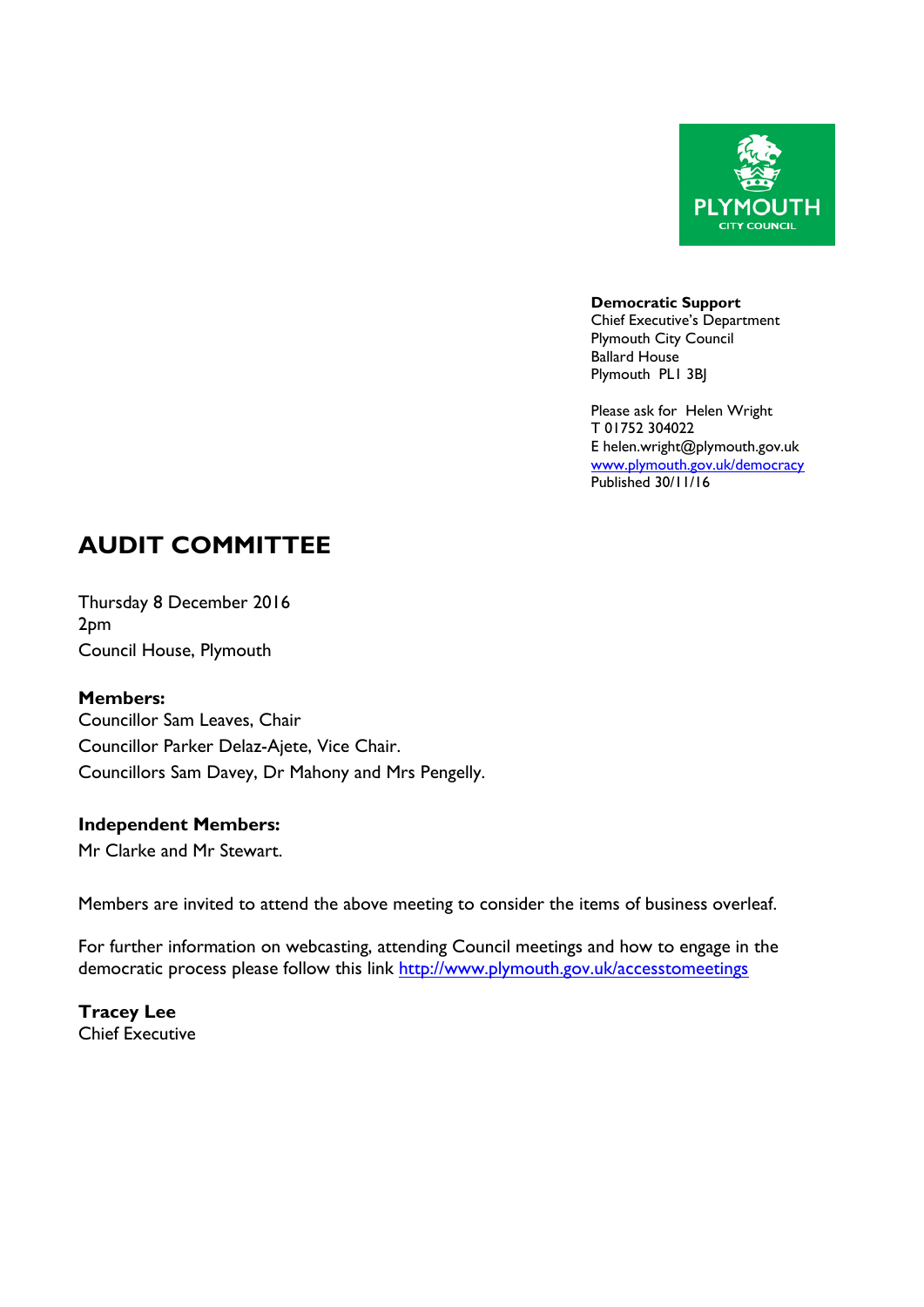## **Audit Committee**

## **Agenda**

### **1. Apologies**

To receive apologies for non-attendance submitted by Committee Members.

#### **2. Declarations of Interest**

Members will be asked to make any declarations of interest in respect of items on this Agenda.

#### **3. Minutes (Pages 1 - 6)**

To confirm the minutes of the meeting held on 15 September 2016.

#### **4. Chair's Urgent Business**

To receive reports on business which, in the opinion of the Chair, should be brought forward for urgent consideration.

### **5. Mid-Year Treasury Management Report 2016/17 (Pages 7 - 22)**

The committee will receive the Mid-Year Treasury Management report 2016/17.

### **6. Treasury Management Strategy 2017/18 (Pages 23 - 60)**

The committee will receive the Treasury Management Strategy 2017/18.

**7. Treasury Management Report - The Impact of Leaving the European Union (Pages 61 - 64)**

The committee will receive the Treasury Management Report – the Impact of Leaving the European Union.

#### **8. Operational Risk and Opportunity Management - Update Report (Pages 65 - 70)**

The committee will receive the update report on Operational Risk and Opportunity Management update report.

### **9. Local Government Ombudsman Report (Pages 71 - 78)**

The committee will receive the Local Government Ombudsman report.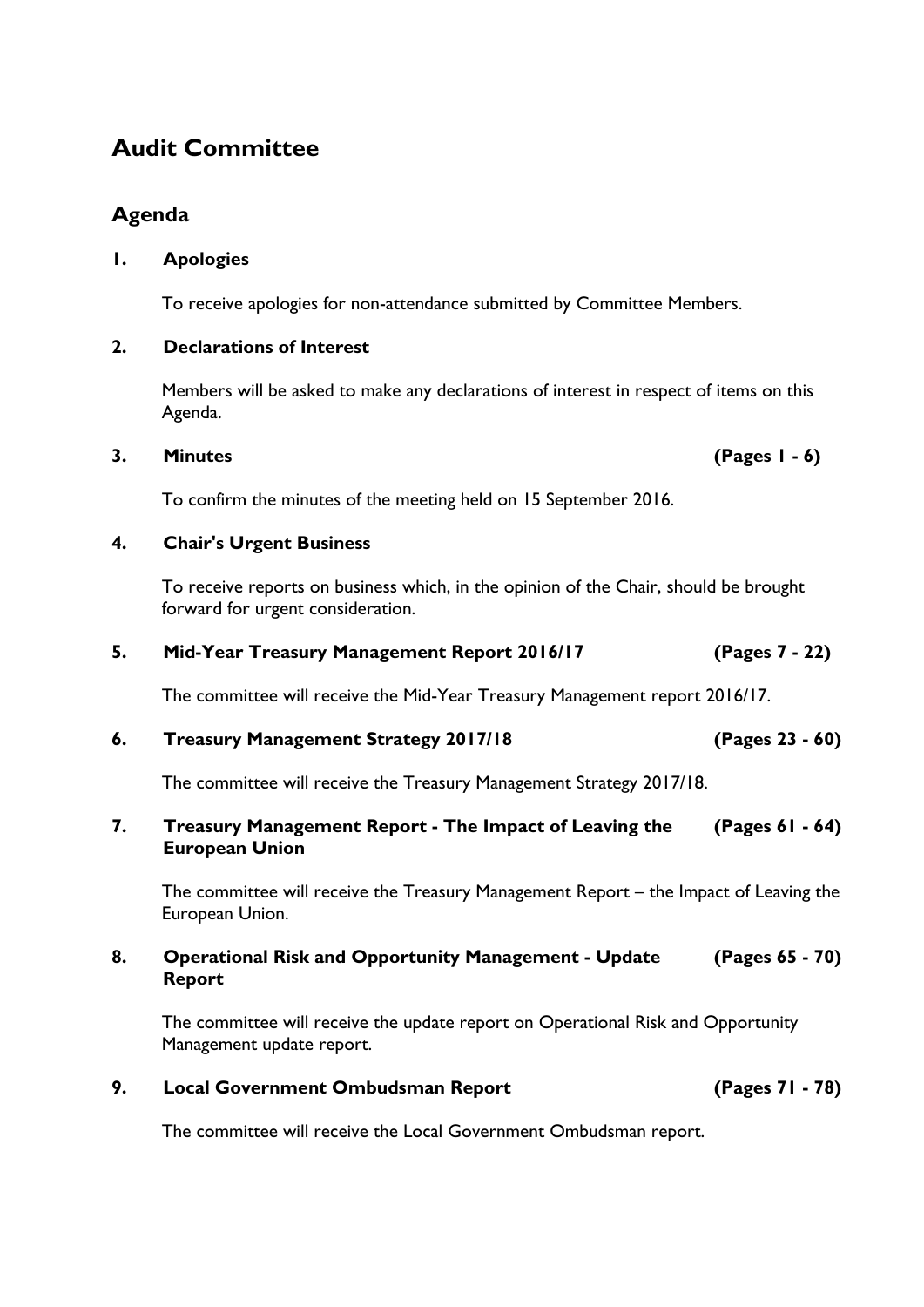The following background papers can be accessed at the Council's website Council and Democracy/Councillors and Committees/Library/Audit background papers or using the following hyperlinks –

Report of Local Government Ombudsman Investigation into Complaints Plymouth City Council: **<http://tinyurl.com/hzucttw>**

Valuation Report District Valuer: **<http://tinyurl.com/zgqhd49>**

Interim Report - John Grimes Partnership (including plans and sections and borehole monitoring data) -

Report: **<http://tinyurl.com/gpk5p75>**

Plans: **<http://tinyurl.com/go376gv>**

Borehole Monitoring Data: **<http://tinyurl.com/h863jyh>**

#### **10. Issues Arising from Local Government Ombudsman Investigation: 15015955 and 15015963 (To Follow)**

The committee will receive the issues arising from the Local Government Ombudsman investigation 15015955 and 15015963.

| П.  | <b>Impact of Workforce Changes</b>                                      | (Pages 79 - 80)   |
|-----|-------------------------------------------------------------------------|-------------------|
|     | The committee will receive a report on the Impact of Workforce Changes. |                   |
| 12. | Internal Audit Half Year Report 2016/17                                 | (Pages 81 - 112)  |
|     | The committee will receive the Internal Audit Half Year Report 2016/17. |                   |
| 13. | <b>Audit Committee Progress Report</b>                                  | (Pages 113 - 118) |
|     | The commutation will accept to the Audit Commutation Davidson, December |                   |

The committee will receive the Audit Committee Progress Report.

The committee will receive the Annual Audit Letter.

#### **15. Integrated Commissioning - Finance and Assurance Review Group - Annual Report 2015/16 including the ASW Audit Programme for the CCG (Pages 131 - 136)**

The committee will receive the Integrated Commissioning – Finance and Assurance Review Group – Annual Report 2015/16 and a verbal update on the ASW Audit Programme for the CCG.